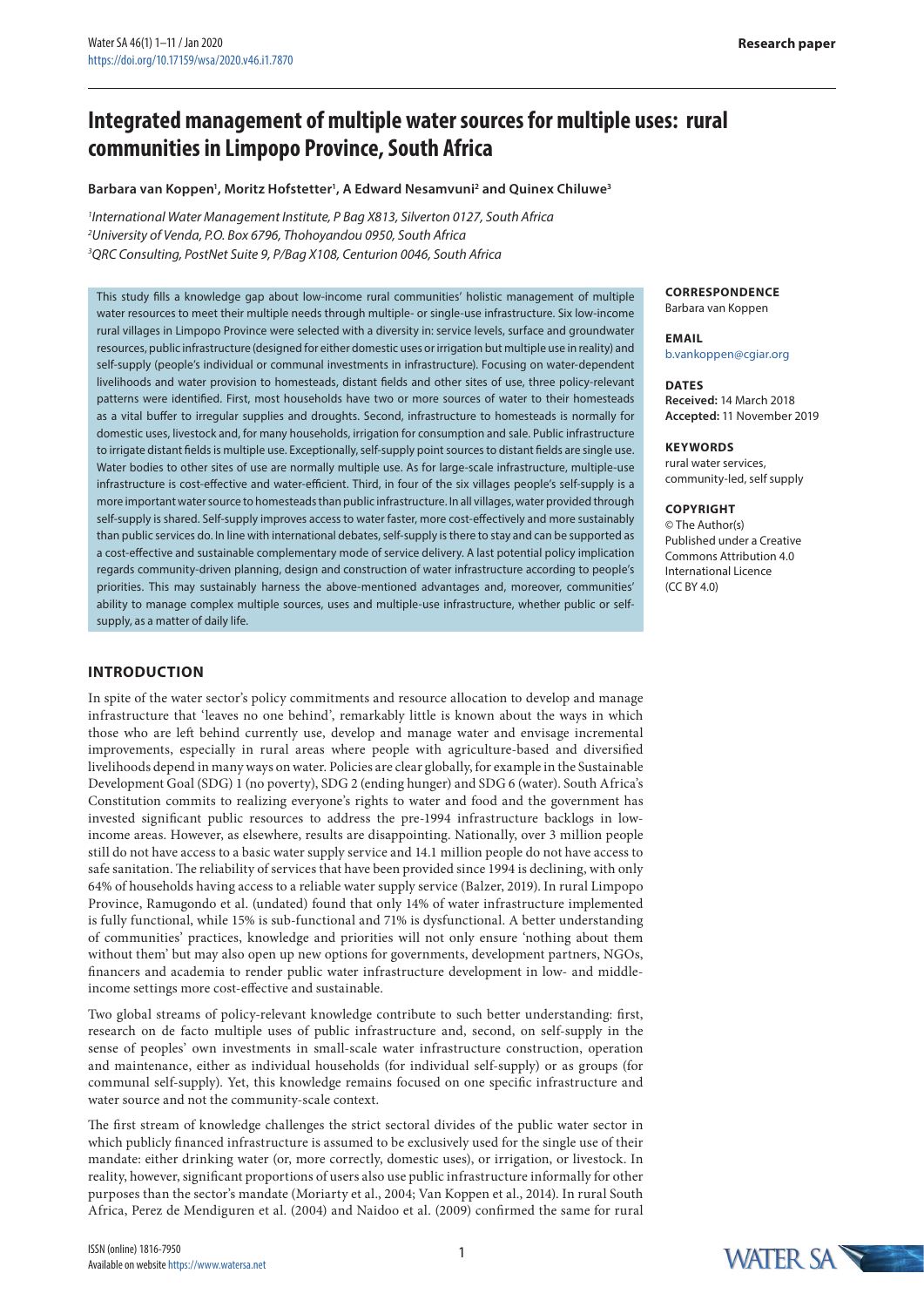water supplies designed for domestic uses. As any technical designer of large-scale infrastructure would attest, multipleuse infrastructure makes sense. At low incremental costs to infrastructure designed for a single use, high incremental benefits from other uses are achieved. The same principle applies for smaller scale infrastructure (Renwick et al., 2007). Policies in South Africa reflect this. The Strategic Framework for Water Services introduced the notion of 'climbing the water ladder' to enable such multiple uses once basic domestic needs are met (DWAF, 2003). This is echoed in the Draft Norms and Standards for Domestic Water Supply and Sanitation (DWS, 2018). Poor rural peoples' multiple water needs are also recognized in the National Water Resource Strategy 2 (DWA, 2013).

The second stream of knowledge identifies the wide prevalence of people's self-supply. Self-supply is informal and outside the ambit of the state. For a long time, research on self-supply has followed the same sectoral divides. Studies on farmer-managed irrigation schemes, mostly gravity based, have been conducted since the 1990s in Asia (Ostrom, 1992) and Africa (Adams et al., 1997). From the 1990s onward, booming individual groundwater pumping and water markets among adjacent farmers have been documented in Asia (Shah 2009) and then also for Africa (Shah, 2009; Giordano et al., 2012; Woodhouse et al., 2016). Similarly, in Limpopo Province, South Africa, remote sensing techniques identified at least 70 000 ha of informal smallholder irrigation. This is 3 to 4 times as large as the total area of public smallholder irrigation schemes (Van Koppen et al., 2017). By now, the World Bank calls farmerled irrigation development 'a revolution already in progress' (World Bank, 2018).

In the water, sanitation and hygiene sector, the body of evidence of self-supply for domestic water uses is also growing (Sutton et al.,2012; Butterworth et al., 2013). Households or small groups who can afford to, invest in infrastructure. This water is often shared. In high-income countries, self-supply remains one of the options, especially in remote rural areas. Not surprisingly, research also starts showing how self-supply infrastructure is often multiple use. For example, new market opportunities for irrigated produce trigger investments in infrastructure that enables domestic uses as well, as found in Ethiopia (Sutton et al., 2012).

In both sectors, policy recommendations evolved for so-called 'supported self-supply'. They overlap: market-led supply chains of affordable technologies with after-sales services, technical training, financing facilities and developing produce markets. Technologies also overlap, ranging from buckets to mechanized pumps. The remaining difference regards the targeted site of use: whereas the WASH sector focuses on homesteads, the irrigation sector focuses on one or more assumingly isolated distant fields. Other sites of use, such as village dams or open surface water bodies, can be overlooked.

There is still a knowledge gap at community scale, where everyone has domestic water needs and many also have productive water needs. Here, people combine multiple water sources (rain, runoff, ponds, wetlands, soil moisture, groundwater) through a mix of individual or communal infrastructures that are publicly financed or self-financed. Qualitative participatory water resource mapping exercises have shown how communities can swiftly sketch the basic elements (SADC Danida, 2009). However, commenting on the outcomes of participatory resource mapping in Bushbuckridge, Cousins et al. (2007) dub the multiple pieces of functional and dysfunctional infrastructure for domestic uses and irrigation, layer over layer, as 'spaghetti'. This raises the question: is it possible to further develop quantitative and qualitative insights and to identify patterns in these communityscale complexities that rural people manage as a matter of daily

life? Can this knowledge inform public support agencies and their engineering designs towards greater cost-effectiveness and sustainability? The study presented in this article explores answers to these questions.

The study aims to identify patterns in rural communities' development and management of multiple water sources to meet their multiple needs through multiple-use or single-use infrastructure in low-income rural South Africa, and to explore policy implications.

# **METHODOLOGY**

# **Conceptualisation**

Unlike sectoral approaches, the conceptualisation of the links between peoples' water-dependent livelihoods and water development and management needs to accommodate the use and reuse of multiple sources and multiple-use or single-use infrastructure, whether publicly financed or self-supply or combinations. This is done by focusing on the sites of water use and the labour or infrastructure used to bridge the distance between the source of water and the site of use in communities' spatial lay-out. Three sites of use are distinguished:

- The **homestead** including land around the house. If a water source for homestead uses is at a distance, one has to move the water to the homestead either through infrastructure or by labour (carrying containers, with wheelbarrows if the terrain allows, or in flat areas, by rolling, for example, 200 L drums, or by tankers).
- **Distant field**, which is not adjacent to the homestead, so unable to access water at homesteads.
- **Other sites of water use**, which are usually near a water source (open stream, pond, or dam). In this case, people or their livestock move to the water source.

Definitions of 'self-supply' or 'public infrastructure' are the ones mentioned above. Water provision to schools, clinics or other public venues is not explicitly considered.

# **Village selection and method**

Six low-income rural villages were selected in two of the poorest districts (Sekhukhune and Vhembe District) of Limpopo Province, which is one of South Africa's poorest provinces. The village selection purposively assured a diversity in: service level of the majority; size of the village or sections included in the study; type of infrastructure, so both self-supply and public infrastructure; water source, so both groundwater resources and surface water in mountainous areas; and in service levels. In all villages, water resources are available, although some sources dry up in the dry winter season (July–September). This means that more distant sources have to be accessed or water use is curtailed. It is noted that all villages have been connected to the electricity grid, except one section, Vrystad, in Phiring.

Table 1 presents the villages, in the order of increasing service levels experienced by the majority of inhabitants. The table includes: total size of the population of the entire village or the sections selected, the sample size and the diversity achieved in water sources, types of infrastructure and whether infrastructure is public or for communal or individual self-supply. The location of the villages is given in Fig. 1.

In each village, the sample of households was randomly selected. A household survey was conducted in 2017 that covered: household composition and livelihood strategies and the related sites of water use. For each site of use, the use(s) and reuse(s) and the various infrastructures with their advantages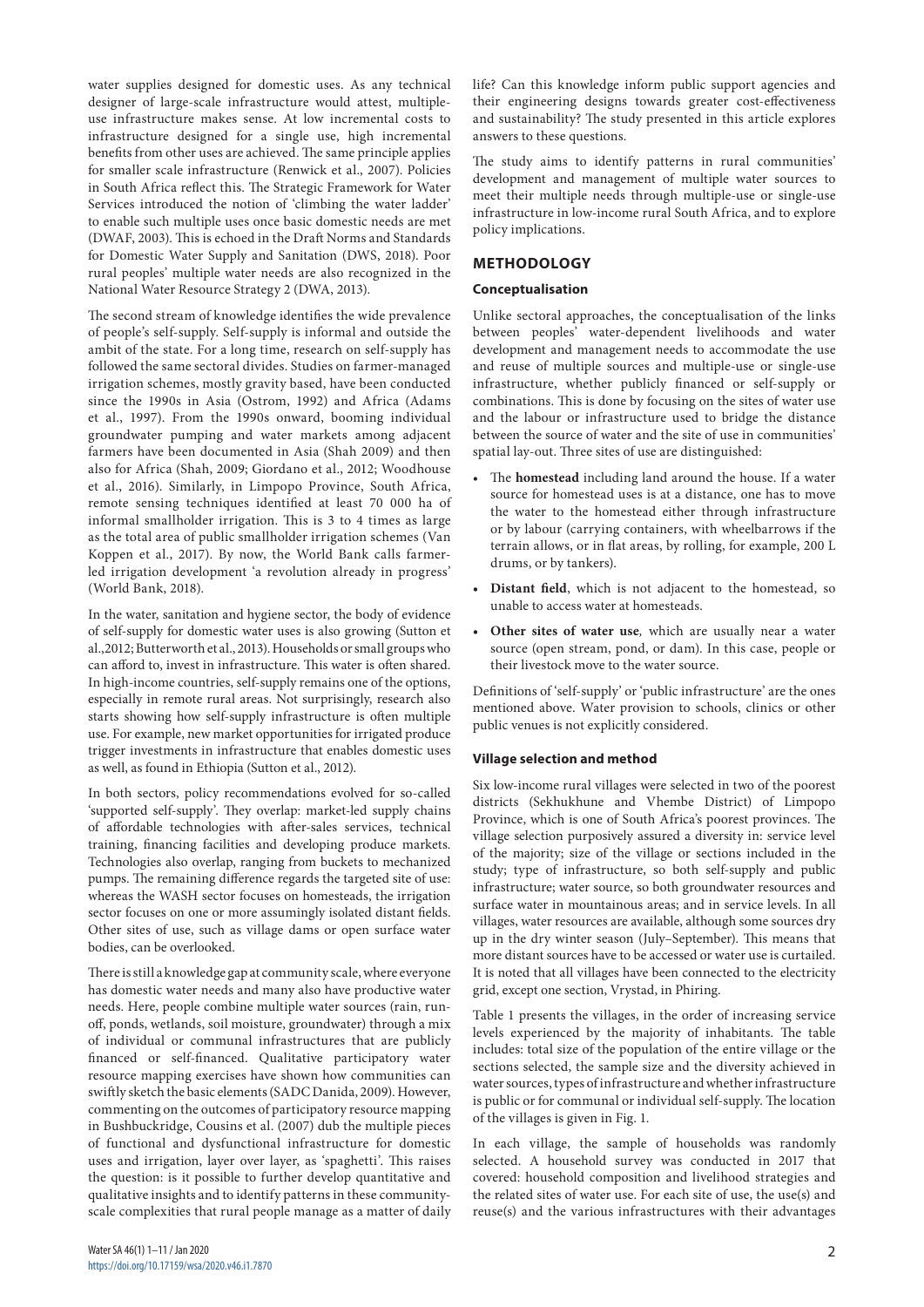and disadvantages were assessed. An equal or nearly equal proportion of men and women respondents were interviewed. In addition, qualitative interviews with individual irrigators and other resource persons were conducted, and focus group discussions and transect walks held in the course of 2017 and 2018 as part of the ongoing project 'Operationalizing multiple use water services in South Africa'.

Based on the household wellbeing data, households were ranked into relatively poor households (receiving social grants so being categorized as indigent; house with poor materials; often employed as labour; often food insecure; and does not own major livestock such as cattle) and wealthier households (lived in houses with cement, iron and tile roofing materials and multiple rooms; owning cattle – the number of cattle increases their wealth; owning a car and not receiving social grants. The

|                                                                | Village/district        |                                                 |                                            |                           |                                    |                                                       |  |  |  |  |
|----------------------------------------------------------------|-------------------------|-------------------------------------------------|--------------------------------------------|---------------------------|------------------------------------|-------------------------------------------------------|--|--|--|--|
| Variable                                                       | Ga-Moela/<br>Sekhukhune | Khalavha/<br><b>Vhembe</b><br>(3 of 5 sections) | Tshakhuma/<br>Vhembe<br>(9 of 11 sections) | HaGumbu/<br><b>Vhembe</b> | GaMokgotho/<br>Sekhukhune          | Phiring/<br>Sekhukhune                                |  |  |  |  |
| Total households<br>(number)                                   | 100                     | 600                                             | 3 2 6 0                                    | 342                       | 870                                | 415                                                   |  |  |  |  |
| Sample size (number of<br>households)                          | 65                      | 67                                              | 250                                        | 66                        | 100                                | 97                                                    |  |  |  |  |
| Annual precipitation<br>2015-2016 (mm)                         | $513 - 771$             | 623-1 185                                       | 604-787                                    | $163 - 325$               | 623-1185                           | 604-787                                               |  |  |  |  |
| Main water resources                                           | Shallow<br>groundwater  | Mountain spring<br>and streams                  | Mountain springs<br>and streams            | Shallow<br>groundwater    | Mountain<br>springs and<br>streams | Mountain<br>streams<br>and shallow<br>groundwater     |  |  |  |  |
| Main infrastructure                                            | Hand-dug wells          | Gravity piped<br>system                         | Gravity piped<br>system                    | Mechanized<br>boreholes   | Gravity piped<br>system            | Dam with gravity<br>irrigation scheme<br>and borehole |  |  |  |  |
| Main type: Self-supply<br>or public; communal or<br>individual | Self-supply<br>communal | Self-supply<br>communal                         | Self-supply<br>communal                    | Self-supply<br>individual | Public (NGO)<br>communal           | Public communal                                       |  |  |  |  |



**Figure 1.** Location of the six demonstration communities in Limpopo Province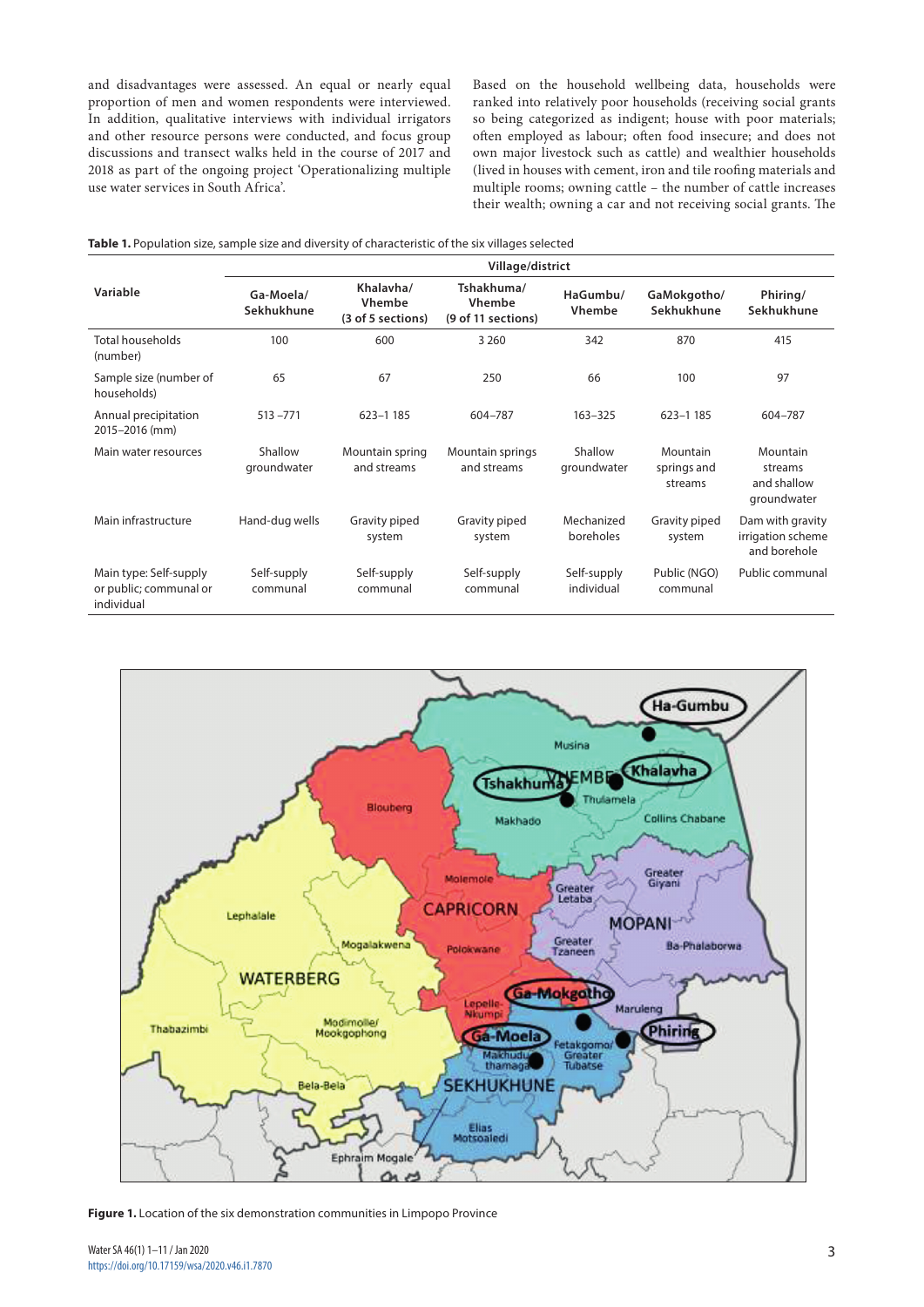proportion of households that scored as 'poor' varies between 36% and 60%. See Table A1 (Appendix) for these and other household characteristics.

The results are given according to the site of use: homesteads, distant fields and other sites of use. For each site, findings are presented on the uses and the respective water sources and type of infrastructure for that site of use (public, communal self-supply and individual self-supply), each with perceived advantages and disadvantages. The last two sections summarize the new insights generated and explore policy implications.

# **RESULTS**

### **Water use, development and management at homesteads**

# *Water-dependent livelihoods*

Homesteads are the preferred site for universal water uses of drinking and other domestic uses, which is not further detailed here. In addition, water is used for livestock and cultivation. As shown in Table 2, the proportion of households with livestock (cattle, goats, chicken, and rarely donkeys or pigs) varies considerably, from 18% in Tshakhuma to 83% of respondents in Ga-Moela, with ample grazing lands between the scattered houses. Chicken, goats, donkeys and pigs drink at homesteads. Cattle drink both at homesteads and at other sites of use when roaming around or herded in grazing areas (see section 'other sites of use'). In the densely populated setting of Tshakhuma space for livestock is limited.

Table 3 indicates the frequency of homestead cultivation and irrigation. In the rainy summer months, irrigation is supplemental to increase yields by 'keeping the vegetables fresh and healthy' (respondent survey Tshakhuma). Others don't irrigate in the summer and await the rain 'which is already irrigating' (respondent survey Khalavha). Irrigation in the winter enables year-round production.

Half or more of the households that cultivate at homesteads, irrigate, except in Ga-Moela. In the six villages, a variety of produce is grown. Maize and, to a much lesser extent, sorghum are grown as staple crop (and rarely irrigated). Trees, which depend on rainfall and often some irrigation, are mangos, avocados, litchis, papayas, orange, macadamia, or bananas. Vegetables are irrigated and include: mustard, spinach, tomatoes, potatoes, onion, peri-peri, carrots, cabbage, and beetroot. Sugarcane is grown as well. Produce is used for own consumption and surplus, especially irrigated vegetables, is sold. The watering of lawns and flowers appeared important nondomestic uses as well, especially in Phiring and Tshakhuma.

Exploring drivers of homestead irrigation, space seems to be one such driver, both in Tshakhuma and Phiring. Phiring lies on a small strip in-between the foot of the mountain and the irrigation scheme in the valley. The latter already provides for irrigation opportunities as well.

A second driver seems to be water availability in the sense of affordable infrastructure and energy to access available surface or ground water resources. Not surprisingly, therefore, the proportion of households irrigating their homestead, out of all households cultivating their homestead and adjacent land, is lowest in Ga-Moela: just 14%. Here most people still depend on distant hand-dug wells for any water to their homesteads. In contrast, the proportion of homestead irrigators is highest in Ha-Gumbu (59% of households). Ha-Gumbu has a low rainfall of less than 325 mm, but ample shallow groundwater resources. Electrification of the village has rendered individual mechanized boreholes more affordable. A total of 96 households of the estimated total of 342 households have installed their own borehole, often with drip irrigation. However, even households without easy access to water can irrigate. In Ha-Gumbu, street taps are not only used for livestock watering but sometimes even for homestead irrigation. Ample water availability in Ga-Mokgotho also enables most households to irrigate trees and vegetables.

The third driver determines the profitability of accessing water: markets. In Ha-Gumbu, irrigated okra, chillies, tomatoes, green pepper, green beans, cabbage and spinach are mostly grown at homesteads. This produce is sold to the City Deep Market of Johannesburg at 600 km distance. Khalavha sells its avocadoes and vegetables along the main road passing the village. Such market pull is also provided by the local Fresh Market of Tshakhuma, which trades the famous locally grown avocados but also bananas, mangos and vegetables. In all villages, households also sell their surplus homestead produce to traders coming to their houses, to local buyers or at distant markets.

# *Multiple sources and infrastructure*

Water for the above-mentioned multiple uses comes from multiple sources. In four of the six villages, 71% to 91% of the respondents have two or more sources of water to their homesteads, other than rainwater harvesting which is discussed below. In the fifth village, Ga-Moela, this proportion is only 25%, as most people depend on the same type of distant handdug wells. When nearby wells dry out, people have to move to more distant wells. In Phiring, only 38% of households have at least two sources of water to their homestead. Here, a municipal borehole system provides water for free, every other day to most of the village (except the Vrystad section).

Table 4 presents these sources in further detail. It lists the various types of communal public infrastructure and the communal or individual self-supply infrastructure and indicates the percentage of respondents that see that infrastructure as the

#### **Table 2.** Livestock and animal water drinking at homesteads

|                               | Village/district        |                            |                      |                     |                            |                        |  |  |  |
|-------------------------------|-------------------------|----------------------------|----------------------|---------------------|----------------------------|------------------------|--|--|--|
| Variable                      | Ga-Moela/<br>Sekhukhune | Khalavha/<br><b>Vhembe</b> | Tshakhuma/<br>Vhembe | Ha-Gumbu/<br>Vhembe | Ga-Mokgotho/<br>Sekhukhune | Phiring/<br>Sekhukhune |  |  |  |
| Households with livestock (%) | 83                      | 38                         | 18                   | 56                  | 58                         | 51                     |  |  |  |

#### **Table 3.** Cultivation and irrigation at homesteads

|                                       | Village/district        |                            |                             |                            |                            |                        |  |  |
|---------------------------------------|-------------------------|----------------------------|-----------------------------|----------------------------|----------------------------|------------------------|--|--|
| Variable                              | Ga-Moela/<br>Sekhukhune | Khalavha/<br><b>Vhembe</b> | Tshakhuma/<br><b>Vhembe</b> | Ha-Gumbu/<br><b>Vhembe</b> | Ga-Mokgotho/<br>Sekhukhune | Phiring/<br>Sekhukhune |  |  |
| Households cultivating homesteads (%) |                         | 78                         | $\sim$ half                 | 82                         | 86                         | 24                     |  |  |
| Households irrigating homesteads (%)  |                         | 46                         | 25                          | 59                         | most                       | 24                     |  |  |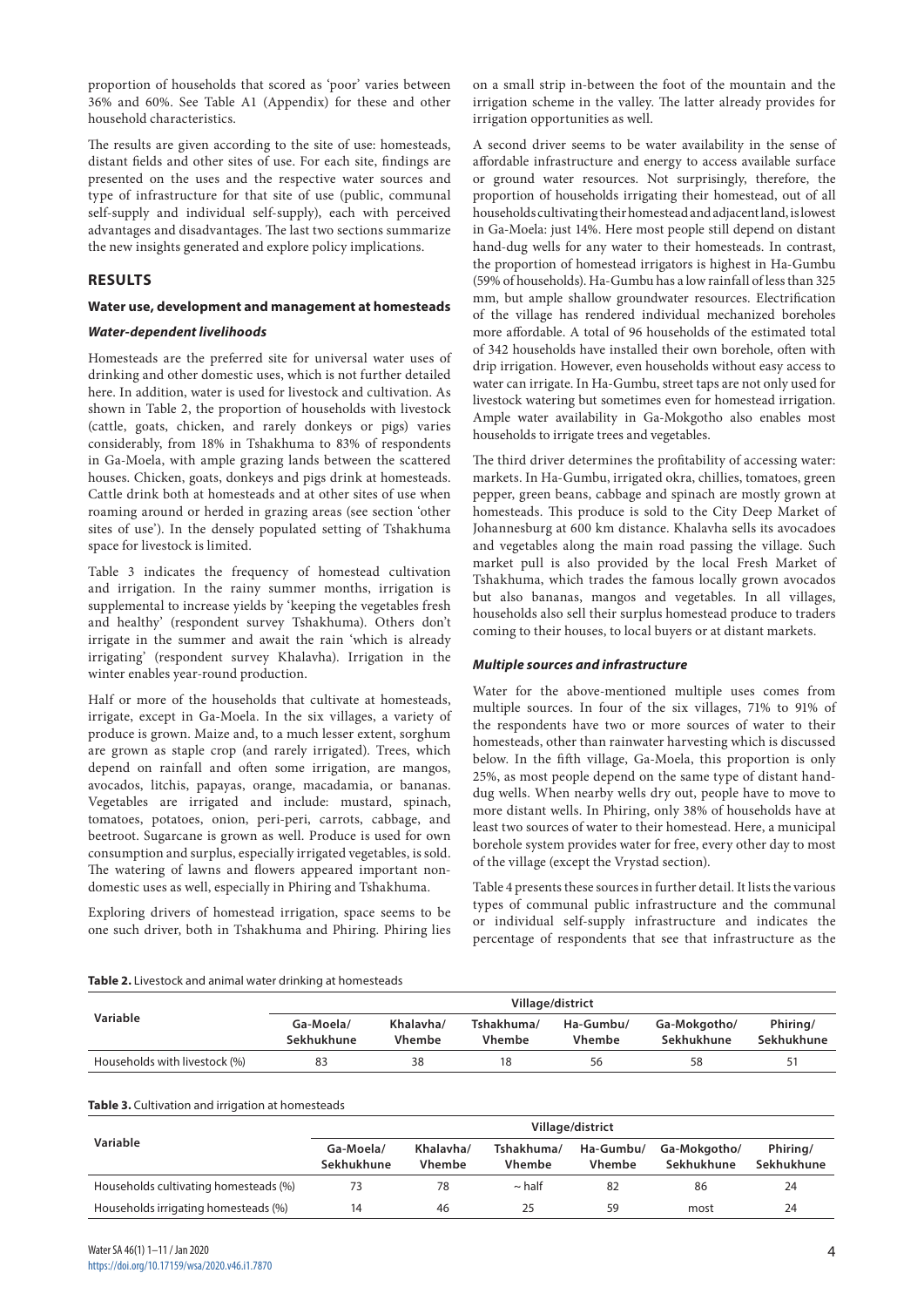most important source to their homesteads. Significantly, in four of the six villages more than half of the respondents find the self-supply infrastructure the most important source for their homesteads. Only in Ga-Mokgotho and Phiring do people rely on the public scheme.

People's perceptions of the advantages and disadvantages of the various types of infrastructure are given in Table 4 and nonfunctional schemes are discussed next.

# *Public schemes*

In all villages, except Ga-Mokgotho, municipalities have constructed public schemes for basic domestic needs. They also operate these schemes through employed and paid (or incidentally voluntary) pump operators. Municipalities are also responsible for managing and repairing breakdowns. Water is provided for free, as part of the Free Basic Water regulation of 6 000 kL per household per month. No village does any metering or is billed for the higher volumes used. In Ga-Mokgotho, an NGO installed a public gravity system with some 100 street taps. This was handed over to the community, which now operates the system on its own.

Respondents who received water from municipal schemes welcomed the public provision of quite clean water for free. However, the quantities are often low because the design was only for basic domestic needs. Street taps curtail water use. Even with household connections, as in Tshakhuma and Phiring, respondents complained about rotation schedules, or, more often, irregularity and unpredictability. Reportedly, Tshakhuma's system only delivers water once a week to respective sites. Municipalities may also fail to bring diesel in time, so communities organize themselves to buy diesel, as found in Ga-Moela. For the mechanized boreholes, it takes very long before municipalities address even small breakdowns (Ga-Moela, Phiring). In addition to disruptions because of electricity outages, the municipality may fail to pay their municipal electricity bill so the pump is closed, as reported in Phiring. In Ha-Gumbu, the rehabilitation from a diesel engine to an electric engine takes months. Schemes further dilapidate because there is hardly any preventive maintenance

and protection of infrastructure from playing children, cars or vandalism. During all those periods of disruptions, people need back-ups, typically in the form of temporary and permanent self-supply. In Phiring, the public irrigation pipe provides such back-up water but the dam is dry in the dry season.

Other respondents don't receive water from the municipal scheme at all. Reticulation is missing and street taps are too far from existing sections (as for most of Ga-Moela or the Vrystad section in Phiring). New sections to accommodate rapid population influx and expansion are not reached either (as in Ga-Mokgotho and Ha-Gumbu). For them, self-supply is the only option.

In four of the six villages one or more municipal investments in mechanized boreholes either failed completely or the newly constructed boreholes with or without reticulation schemes remain unused: Ga-Moela (three failed borehole systems), Khalavha (one failed borehole), Tshakhuma Maswie section (one borehole unused and without reticulation), and Vrystad Phiring (four failed borehole investments, while one electric borehole with reticulation still awaits electrification). The materials used have either been stored, or taken away to use elsewhere, or have disappeared.

# *Self-supply*

# Communal self-supply

Self-supply has existed since time immemorial. The most elementary form is accessing shared open water bodies. In Ga-Moela, streams and wetlands are still the most important source for 15% of the people. In Khalavha and Phiring, this is only the case for very few respondents. For others, this is still a back-up source in case of droughts or the failure of other sources.

In all other cases, there is some development and management of communal self-supply. In Ga-Moela, 57% of the respondents access over 20 traditional hand-dug wells. These are seen as communal property and used and managed by groups of nearby homesteads. Traditionally, some wells were reserved for human consumption, preventing animals from drinking. Also, till today, some hand-dug wells are constructed in such manner that the

| Table 4. Percentage of households by type of infrastructure that is seen as the most important source of water at homesteads |
|------------------------------------------------------------------------------------------------------------------------------|
|------------------------------------------------------------------------------------------------------------------------------|

| Village                        | Public communal/municipal                                   |                       | Communal self-supply                              |                       | Individual self-supply          | <b>Total</b>          |      |
|--------------------------------|-------------------------------------------------------------|-----------------------|---------------------------------------------------|-----------------------|---------------------------------|-----------------------|------|
| (in order of<br>service level) | <b>Type</b>                                                 | $%$ most<br>important | <b>Type</b>                                       | $%$ most<br>important | Type                            | $%$ most<br>important | $\%$ |
| Ga-Moela                       | 2 boreholes with few                                        | 15                    | Shallow wells                                     | 57                    | Gravity pipes                   | 12                    | 99   |
|                                | street taps                                                 |                       | River or spring                                   | 15                    | from streams                    |                       |      |
| Khalavha                       | 1 borehole scheme<br>with both street<br>taps and household | 45                    | 2 gravity schemes<br>serving 97<br>households     | 46                    | Borehole                        | 4                     | 99   |
|                                | connection                                                  |                       | River                                             | 3                     | Purchase                        | 1                     |      |
| Tshakhuma                      | 1 gravity scheme<br>with household<br>connections           | 28                    | 11 gravity schemes<br>serving 2 360<br>households | 72                    |                                 | $\Omega$              | 100  |
| Ha-Gumbu                       | 1 borehole scheme<br>with street taps                       | 26                    |                                                   |                       | Own borehole                    | 32                    | 99   |
|                                | 1 hand pump                                                 | 23                    |                                                   |                       | Purchase                        | 18                    |      |
| Ga-Mokgotho                    | 1 gravity scheme (by<br>NGO) with street taps               | 89                    |                                                   |                       | Gravity pipe<br>from neighbours | 11                    | 100  |
| Phiring                        | 1 borehole scheme<br>with household<br>connections          | 94                    | Small gravity<br>scheme                           | 4                     | Borehole                        |                       | 100  |
|                                | 1 irrigation scheme                                         |                       |                                                   |                       |                                 |                       |      |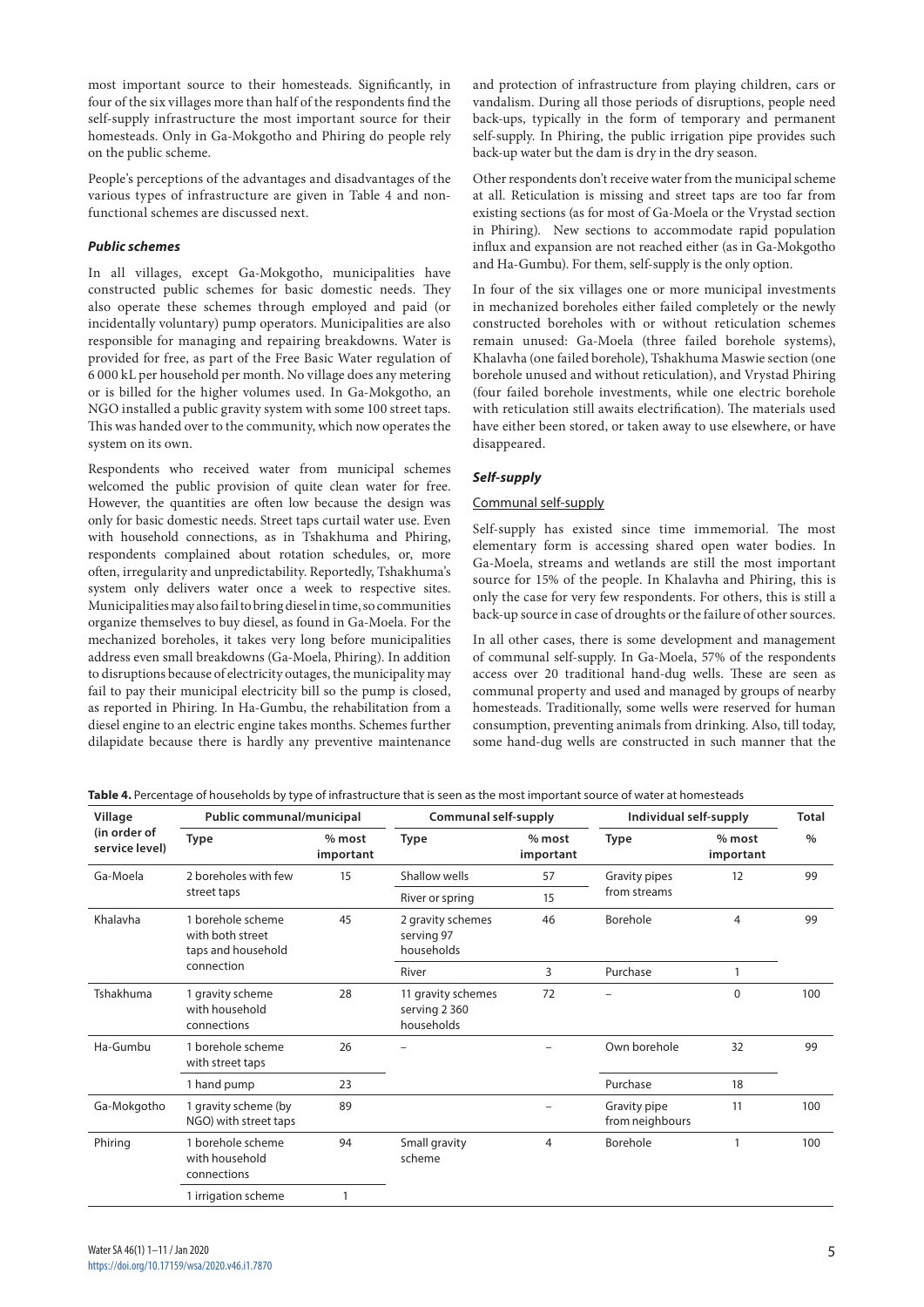upper part is used for human consumption, and a separated lower part is open for animals. But in all other cases, these arrangements have been eroded – animals drink as well, and soils, dung and other dirt flows into the wells, especially when it rains.

Elsewhere, investments in communal self-supply are more recent. In Tshakhuma and Khalavha groups of villagers organized in the past decade to contribute money to install new piped gravity systems to considerably improve their access to water for multiple uses. The systems take water from mountain springs and streams. Polyethylene pipes (or polypipes) lead water to reservoirs before reticulation to all contributing households. The reservoirs are sometimes chlorinated. Or there are no reservoirs, as in one system in Tshakhuma and two systems in Khalavha. Gravity-driven energy, technical skills learnt elsewhere and further developed-by-doing and mutual exchange, and the ready availability of polypipes and plastic tanks ('jojo tanks') enabled these gravity systems. In Ga-Mokgotho and Vrystad, Piring, similar initiatives have been taken by much smaller groups.

Whereas these schemes are a tangible improvement compared to the earlier situation, the aspired 24/7 services are exceptional. Respondents mentioned similar complaints as for municipal systems with regard to the reliability and predictability of rotations, especially in larger schemes. Also, operation and maintenance are intensive. The low-quality pipes and joints may disconnect, requiring long walks up to the source to reconnect. Yet operation and maintenance mainly rely on voluntary or ad hoc contributions, which may jeopardize sustainability in the long run.

# Individual self-supply

In all villages, one or a few wealthier respondents and others invested in their own homestead boreholes. Moreover, in Ga-Mokgotho, households (outside the sample) installed individual polypipes from mountain streams to their homesteads, adding to the water provided by the street taps. As mentioned, individual self-supply is most pronounced in Ha-Gumbu, where individual electric boreholes are the most important source of water at homesteads for 32% of the respondents. The generation of a net revenue from productive water uses at their yards was the main driver; the availability of the much smaller volumes of water required for domestic uses was an additional advantage.

A form of self-supply grafted on public schemes are household connections from a common main line of a public scheme. In Phiring's borehole scheme, all households agreed to make such connections at their own costs. In Ga-Moela, one household negotiated such connection to the public borehole scheme. Household connections often happen without common agreement. In particular, in Ga-Mokgotho many individuals changed the street taps into household connections, either by temporarily connecting a polypipe to the more elevated tap so that water flows in turns to homesteads, or by a new reticulation shared by some neighbours, or

by an entirely new connection. This was not regulated and became the private income source for the non-paid operator.

### Sharing of water

An important form of self-supply is the sharing of water, whether obtained from public schemes or from self-supply infrastructure. When people receive water for free, sharing of water with neighbours is a free service as well, as found for example in Ga-Mokgotho to be the most important source of water for 11% of the respondents. However, water needs to be bought when the seller incurs significant costs as well. Water markets emerge in which borehole owners not only use water at their own homesteads but also sell water on a regular basis to neighbours. For example, in Ha-Gumbu, 18% depend on a neighbour's private borehole as their main source for domestic uses. The costs vary between R1 and R5 per container. Or a monthly amount of R100 or R150 is paid as contribution to the pumping costs. These costs are an obvious disadvantage. Also, a respondent noted: 'Sometimes the man in the house talks in a bad manner'. Another respondent remarked: 'One gets tired of always asking for water'.

Last but not least, in all villages there are water vendors, who meet water needs during exceptionally big ceremonies or other large events, or during droughts or other periods of scarcity, or permanently if there is no other option.

### Self-supply storage, rainwater harvesting and reuse

Within homesteads, there are other forms of self-supply as well: storage, rainwater harvesting and reuse. Table 5 presents the findings.

Homestead storage enables, among others, buffering against natural water resource variability and irregular supplies, breakdowns or other interruptions. Storage (at any point between the intake and the homestead) also regulates pressure. Allegedly, the filling of elevated homestead storage by boreholes limits the costs of repeatedly switching on a pump. Homestead storage also allows for catching roof-harvested rainwater.

Virtually all responding households invest in storage. They do this in containers of about 20 L, or drums of 200 L or more, or jojo tanks of 2 500, 5 000, or 10 000 L. The proportion of households with jojo tanks is highest in Khalavha, at 17%. Households tend to continuously fill storage; it is very rare for households to use up all water stored before it is completely filled again.

The average total volume of all homestead storage equipment together is given in Table 5, and is around 1 000 L per household. This is also related to the wealth status. The average storage volume of households scored as relatively poorer is consistently lower than that of relatively wealthier households. Ha-Gumbu is the exception: it both has a somewhat lower average of 829 L and

#### **Table 5.** Self-supply within homesteads

|                                                                         | Village/district        |                            |                             |                     |                            |                        |  |  |
|-------------------------------------------------------------------------|-------------------------|----------------------------|-----------------------------|---------------------|----------------------------|------------------------|--|--|
| Variable                                                                | Ga-Moela/<br>Sekhukhune | Khalavha/<br><b>Vhembe</b> | Tshakhuma/<br><b>Vhembe</b> | Ha-Gumbu/<br>Vhembe | Ga-Mokgotho/<br>Sekhukhune | Phiring/<br>Sekhukhune |  |  |
| Average volume of homestead storage (L)                                 | 1046                    | 1 2 5 7                    | 951                         | 829                 | 1 1 3 8                    | 1 1 9 1                |  |  |
| Average volume of homestead storage,<br>poorer-wealthier households (L) | 721-1438                | 830-1512                   | 833-1094                    | 908-782             | 1 131-1 148                | $965 - 1349$           |  |  |
| Households with jojo tanks (%)                                          | 6                       | 17                         | 13                          | 10                  | 15                         | 16                     |  |  |
| Households harvesting rainwater at<br>homesteads (%)                    | 90                      | 85                         | 86                          | 100                 | 79                         | 71                     |  |  |
| Households reusing water at homesteads (%)                              | 80                      | 57                         | 66                          | 57                  | 58                         | 58                     |  |  |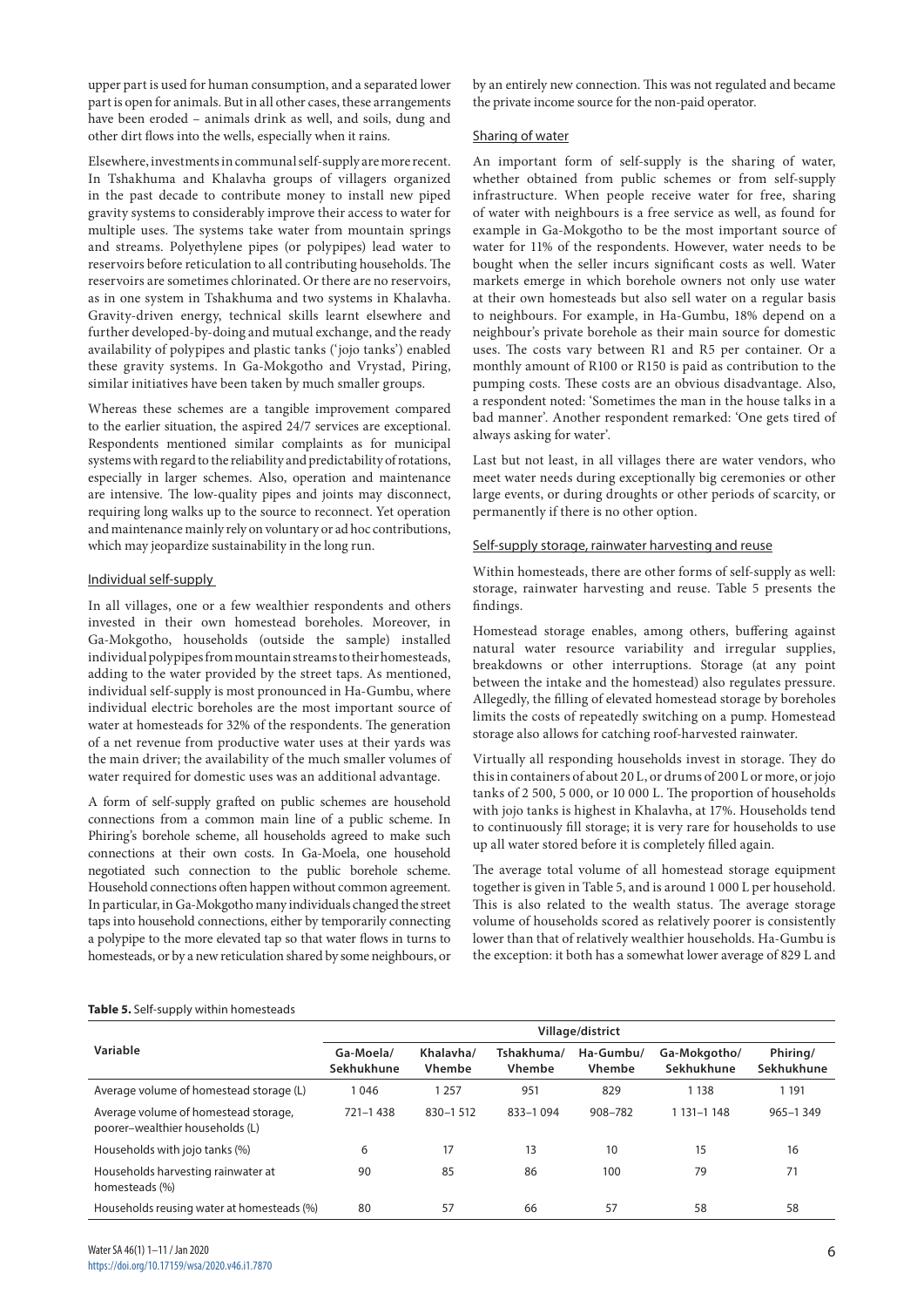an inverse relation between wealth and water storage volume. An explanation can be that those who have their own boreholes see the aquifer as reliable year-round storage.

Table 5 also shows that rainwater harvesting is very common. Practices range from well-designed roofs with gutters and storage to capture water to just putting buckets outside. The minority who do not harvest rainwater lack the proper corrugated iron or tiled roofs, gutters and/or storage, or have sufficient water for current needs. There is some interest in taking up or expanding rainwater harvesting, which would require the appropriate infrastructure.

Well over half of the households reuse water at homesteads, with the highest proportion of 80% in water-scarce Ga-Moela, as indicated in Table 5. The pattern is quite similar across the six villages. Households reuse water that was used for washing, bathing or laundry. This is used to irrigate trees, flowers, lawns, and sometimes vegetables; or for cleaning floors or washing cars. To a lesser extent, water is mixed with cow dung for repair and plastering of walls and floors and building purposes. Those who do not reuse any water stated that they have enough water, and that used water is dirty. Soap, in particular, would harm the plants. Others explained that they lack the trees or crops to water, or the skills to reuse water.

# *Water quality and sanitation*

With regard to health and hygiene, a majority perceives the quality of water used for drinking and cooking as sufficient or good in five villages (see Table 6). However, this percentage is only 28 in Ga-Moela, because of their dependence on open springs, rivers and hand-dug wells, where they share water with the animals that 82% of households own, as mentioned in Table 2.

Complaints about the water quality are found in the communal gravity systems for self-supply. Debris enters the polypipes at the intake, especially when it rains. Also, water gets filthy when several parts of the pipes disconnect, for example, because of excessive pressure and low-quality fittings and clamps. Those who access open surface bodies, as in the section Vrystad of Phiring, also complain about the water quality.

There are less complaints about the water quality of public systems. But when the engine breaks down or similar, water can become dirty (Ha-Gumbu). Further, schoolboys or cars and construction works may damage pipes, which also leads to pollution (Phiring, Tshakhuma, Ga-Mokgotho).

**Table 6.** Households' perceptions of water quality and treatment

|                                                                                 | Village/district       |                            |                             |                           |                           |                        |  |  |
|---------------------------------------------------------------------------------|------------------------|----------------------------|-----------------------------|---------------------------|---------------------------|------------------------|--|--|
| Variable                                                                        | GaMoela/<br>Sekhukhune | Khalavha/<br><b>Vhembe</b> | Tshakhuma/<br><b>Vhembe</b> | HaGumbu/<br><b>Vhembe</b> | GaMokgotho/<br>Sekhukhune | Phiring/<br>Sekhukhune |  |  |
| Households satisfied about the quality of<br>water for drinking and cooking (%) | 28                     | 60                         | 78                          | 67                        | 83                        | $\sim$ 90              |  |  |
| Households sometimes treating water (%)                                         | 30                     | 28                         |                             | 10                        |                           | 9                      |  |  |
| Households with flush toilet (%)                                                |                        | 12                         |                             |                           |                           |                        |  |  |
| Households without any toilet (%)                                               | 25                     |                            | 0.2                         |                           |                           | 8                      |  |  |

#### **Table 7.** Households cultivating and irrigating distant fields

|                                                      | Village/district        |                            |                             |                            |                            |                             |  |  |
|------------------------------------------------------|-------------------------|----------------------------|-----------------------------|----------------------------|----------------------------|-----------------------------|--|--|
| Variable                                             | Ga-Moela/<br>Sekhukhune | Khalavha/<br><b>Vhembe</b> | Tshakhuma/<br><b>Vhembe</b> | Ha-Gumbu/<br><b>Vhembe</b> | Ga-Mokgotho/<br>Sekhukhune | Phiring/<br>Sekhukhune      |  |  |
| Households cultivating distant field (%)             | 48                      | 29                         | Few                         | 23                         | Few                        | Many                        |  |  |
| Households winter irrigation distant<br>field $(\%)$ |                         |                            |                             |                            | Very few                   | A significant<br>proportion |  |  |

Some respondents in Ha-Gumbu complained about salinity, bad smell, or bad colour of pumped (and often stored) groundwater.

In spite of these concerns, the percentage of respondents that say they treat water is low, except in Ga-Moela and Khalavha. Moreover, such treatment often occurs incidentally, at best. Common treatments are boiling water, letting water stand to settle, or adding bleach. The Department of Water and Sanitation (DWS), as 'the eye' of government, used to distribute bleach. However, in Tshakhuma, it was noticed how this bleach is used for the laundry instead.

Household pit latrines are common. In-house flush toilets are rare. With the exception of Ga-Moela, open defaecation is virtually absent.

Lastly, another water-borne health problem is malaria. This was articulated most in Phiring, even though Phiring has not been considered to be malaria-prone in the past. Yet, several fatal cases of malaria had occurred, which were ascribed to open water sources. The irrigation scheme may contribute to malaria as well.

#### **Water use, development and management at distant fields**

#### *Water-dependent livelihoods*

In this study's conceptual approach, the second site of water use is the distant field that is irrigated, either in a public scheme or through self-supply. As identified in the sample (Table 7) and also through separate interviews, irrigation of distant fields is rare compared to irrigation at homesteads.

# *Public infrastructure*

Irrigation is most frequent in Phiring, the only village among the six with a public irrigation scheme, constructed by Government. An upstream dam provides water to a central main pipe with reticulation to each field within the 380-ha scheme. However, every winter since 2016 the dam has dried up, but there is still soil moisture and groundwater in this valley. Water is provided without charge. Operation and maintenance are in the hands of the farmers. In the rainy season, maize and vegetables are grown; irrigation is supplemental, or cultivation is entirely rainfed. In the dry winters, vegetables are grown and sold to traders who come to the scheme or at local and distant markets. Prices are low and inputs are expensive. A number of fields are not cultivated at all.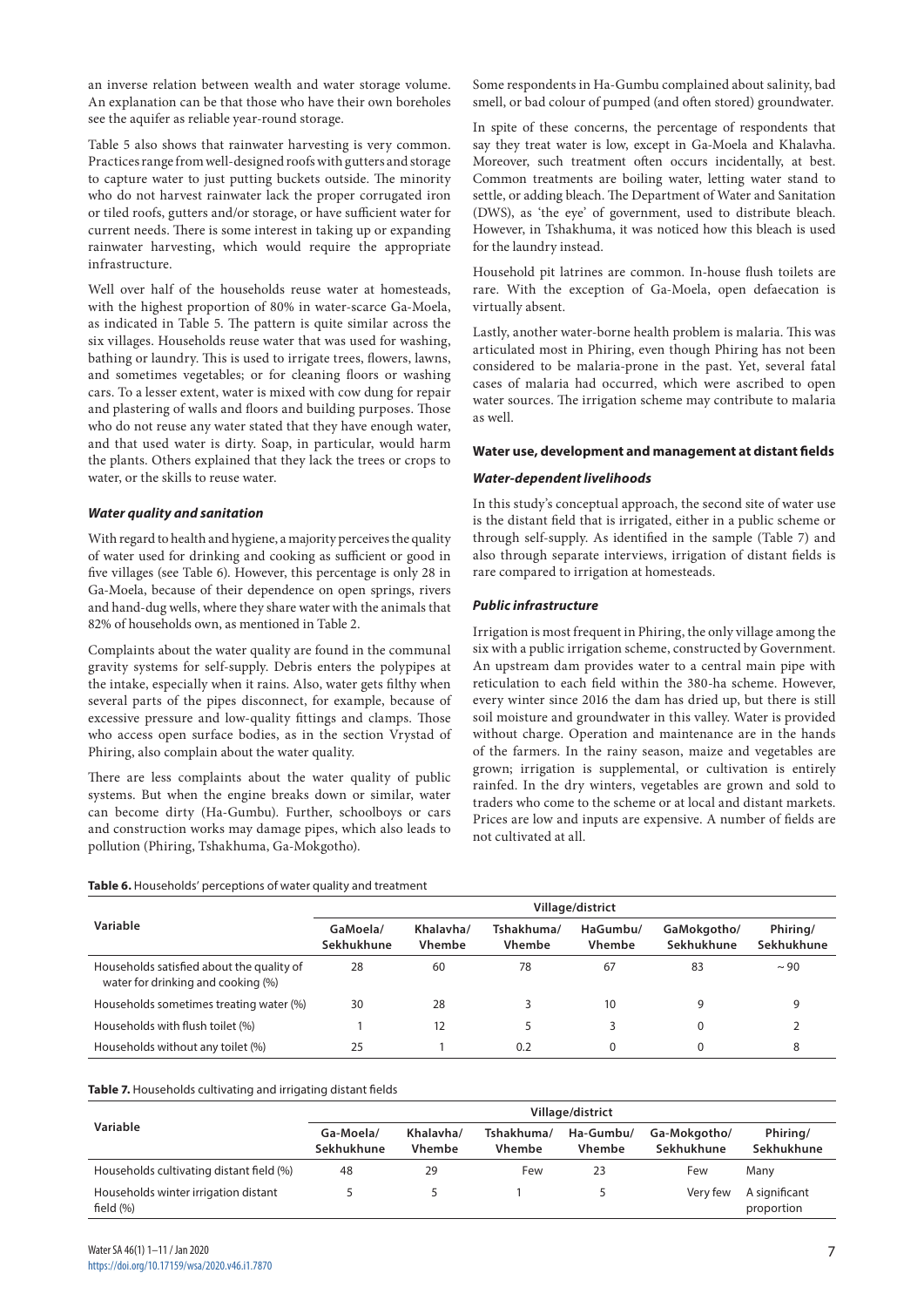A dip tank is connected to the pipe as well. The irrigation pipe is also used daily by households from Vrystad and by two downstream villages for their basic domestic needs. Further, many households use the irrigation pipes to provide water for domestic uses, even including drinking water, to fill the gap between rotations and in case of disruptions in water provision from the borehole. So this irrigation scheme is*,* de facto, a multiple-use system.

# *Individual self-supply and sharing*

Individual self-supply to distant fields was found to be single use. In Ga-Moela, a few people channel water from streams through pipes to their fields for vegetable cultivation. A small fertile valley near Ga-Mokgotho is irrigated by various farmers, each with individual long gravity pipes taking water from elevated mountain streams. An orchard in the midst of the residential area is irrigated in this way as well. In Ha-Gumbu, some smallholders have installed boreholes at their fields. However, even for such distant fields, there are exceptions: one household installed a borehole at the homestead for homestead uses, and, through a long polypipe, the borehole irrigates a distant field as well.

In Phiring, one irrigator addressed the drying up of the dam in the dry winter season by installing a borehole at his field to pump the shallow groundwater. Others purchased a motor pump to lift water out of the adjacent river. Some share their pumps with others for some compensation. All these individual technologies for self-supply are single-use, being only for irrigation. However, these are the few cases in which a distant field is irrigated by more than one source. No examples were found of communal self-supply initiatives to provide water to distant fields.

# **Water use, development and management at other sites of water use**

In addition to homesteads and distant fields as two sites of water use, the third category refers to all 'other sites of water use' for people and their livestock. These sites include the surroundings of distant wells, excavated ponds, dams, weirs, and naturally available open surface water bodies. Table 8 lists the survey findings on the livelihoods that depend on the various other sites of use.

Cattle watering can take place in hand-dug wells (as in Ga-Moela and Tshakhuma) or communal reservoirs for self-supply in designated grazing areas, as in Phiring. Cattle and wildlife also drink from springs and streams, including the Limpopo River near Ha-Gumbu. This river was also the only place found to be used for fisheries.

Other common water uses in streams are bathing and laundry, or even washing utensils and taking water for drinking, wherever and whenever water supplies to homesteads fail. Car-washing or other enterprises also use water resources available at such sites. However, crocodiles are reported to seriously threaten people and animals.

# **DISCUSSION AND CONCLUSION**

A closer look at how poor rural people develop and manage water at community level may be a daunting analysis of 'spaghettis' of multiple locally specific water sources, many locally feasible or desired needs, and many types of multiple-use or singleuse infrastructure financed by the public sector or users or a combination thereof. However, three patterns stand out.

### **Self-supply is there to stay**

First, findings confirm the importance of the global debates: selfsupply is there to stay, both for domestic and productive uses. Self-supply comes in various forms: communal and individual; and as standalones and grafted on public infrastructure. Reliance on self-supply can imply very low service levels, as in Ga-Moela. However, in the five other villages, self-supply enables people to improve their access to water faster than Government on its own does. This is likely to continue in the near future. Selfsupply is enabled by accessible water resources (gravity flows and shallow groundwater); the availability of affordable water infrastructure with low gravity or electricity costs; local technical knowledge; market incentives; and the remarkable abilities in some communities to organize for collective action. Such faster improvement in access to water contributes to faster realization of greater wellbeing of expanding populations, in line with constitutional rights and policy aspirations. However, selfsupply requires investments that the poorest cannot afford. This may widen social and gender gaps both within and between communities. Yet, the poorest may still benefit from trickle-down effects of water sharing, faster than Government can provide.

### **Alternative sources as buffer**

Second, this community-scale analysis highlights combinations of multiple sources, in particular the existence of two or more sources to homesteads (and homestead-based storage) and sources at distant fields and elsewhere. These are vital 'fall-back' options in case of failing public infrastructure or during the dry season, dry spells or other extreme events. Alternatives limit communities' dependency on public infrastructure. This may contribute to passiveness when public infrastructure fails or is vandalized, and to further reliance on alternatives when tariffs are introduced in public schemes.

### **Multiple-use infrastructure is normal; single-use is the exception**

A third pattern in community-scale analysis of any infrastructure is that infrastructure is normally multiple use; single-use is the exception. Infrastructure that provides water to homesteads is typically multiple use for most households. The homestead is a micro-cosmos of integrated management of water from multiple sources, for multiple uses, with storage development, rainwater harvesting and water reuse. Supplemental or year-round irrigation is the most frequent productive use. As in Ha-Gumbu, profitable irrigation opportunities trigger investments in multiple-use self-supply that enables domestic uses as well. Importantly, homestead-based production is accessible to everyone, including those without land and who are less mobile. This overcomes the irrigation sector's limited attention to equity issues and ignoring of the landless. Instead, it aligns with the WASH sector's focus on everybody's homesteads as the most equal opportunity for productive water uses possible.

**Table 8.** Households (percentage) using water at other sites (with purpose)

| Variable                                                   | GaMoela/<br>Sekhukhune      | Khalavha/<br><b>Vhembe</b>       | Tshakhuma/<br><b>Vhembe</b>           | HaGumbu/<br><b>Vhembe</b> | GaMokgotho/<br>Sekhukhune | Phiring/<br>Sekhukhune |
|------------------------------------------------------------|-----------------------------|----------------------------------|---------------------------------------|---------------------------|---------------------------|------------------------|
| Households accessing other<br>sites of use and purpose (%) | 27 (cattle)<br>20 (laundry) | 19 (cattle, laundry,<br>bathing) | Few (car-washing,<br>laundry, cattle) | 20 (cattle)               | Few (cattle)              | 32 (cattle)            |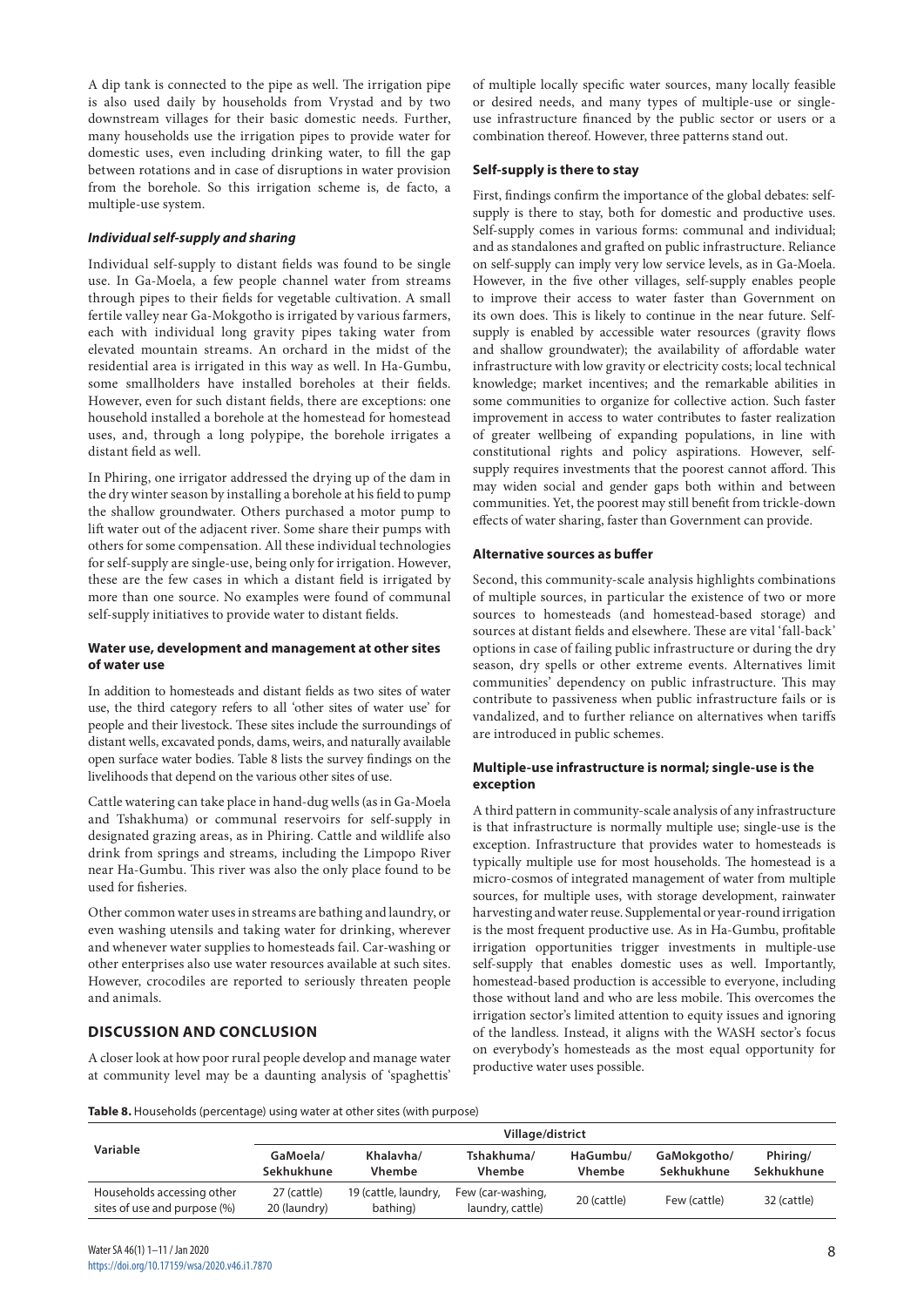Water infrastructure to distant fields is also multiple use in the case of the conventional irrigation scheme, as in Phiring. However, close-by point sources and individual self-supply infrastructure to distant fields is the exceptional single use. Other sites are also used for multiple purposes, as back-up domestic uses that require larger quantities of water and for livestock and enterprises. Single-use infrastructure such as livestock dams are the exception.

Obviously, this finding that multiple-use infrastructure is normal, and single-use an exception, in six low-income villages cannot be generalized. More empirical research is needed. However, this pattern may be a more holistic and realistic conceptual starting point than the conventional assumptions, either in the WASH sector (water infrastructure near or at homesteads is only used for domestic purposes) or in the irrigation sector (irrigation schemes are single use and any individual self-supply is single use, even if installed at or near homesteads), while both overlook other sites of use.

These three key findings inform the following policy recommendations.

#### **Policy recommendations**

# *Harnessing the cost effectiveness and water efficiency of multiple-use infrastructure*

Multiple-use infrastructure is cost-effective and water-efficient and operationalizes South Africa's goals to 'climb the water ladder' in water provision to everybody's homesteads. Livestock watering and productive uses and reuses may well have a higher priority than luxury domestic uses. Hence, de-facto multiple uses of public 'domestic' or 'irrigation' schemes could be encouraged wherever water resources and discharges allow. However, those who use more water should contribute more to the infrastructure costs.

# *Leveraging communities' investments in self-supply and co-management*

Instead of ignoring communities' investments in water infrastructure or even declaring these illegal, these investments can be leveraged as welcome contributions to filling the financing gap of water infrastructure development and to the realization of constitutional rights and inclusive growth. States keep the important responsibility to ensure that those still left behind are also reached and inequalities are narrowed.

Individual or communal self-supply can be supported by strengthening supply chains of affordable technologies, training in engineering skills among women and men, and exchange between villages. In many cases, co-management in public– public partnerships can be formalized through service level agreements. For example, public agencies can take care of bulk supplies, such as communal boreholes, whereas communities take charge of the reticulation. Users can pay for connections between main pipes and households. Fuel purchase or small repairs can also be left to communities so that Government can focus on swift implementation of bigger repairs. Government's electrification or, in the future, solar or other renewable energy sources indirectly supports affordable pumping.

The expertise of the irrigation sector to enhance crop productivity and develop markets should assist everybody who wants to cultivate their homesteads as the most equitable productive water use.

The health and hygiene expertise of the WASH sector is relevant for any water source used for drinking. In high-income settings, there is a new interest in separating supplies for water of drinking water quality from supplies for other uses, but costs of separate

supplies are often prohibitive. In under-served low- and middleincome areas, this costly long-term solution can be avoided by concentrating efforts on treating only the 3–5 L per capita per day needed for drinking and cooking, for example through point-of-use treatment, wherever spring water and mountain streams or groundwater are unsafe for drinking. Sources can also be protected against pollution by animals or debris flowing into intakes and wells. Even though service levels for 'domestic uses' are 25 if not 50 L per capita per day, it would be a waste of resources to pursue drinking water quality for other water uses, such as bathing or cleaning floors.

### *Enabling community-driven water services*

Last but not least, a community-scale analysis along the lines presented here can serve as the diagnostic starting point of holistic participatory planning, design and implementation. In each specific locality, such participatory approaches would take entire communities as entry point and respect their ideas and priorities for incremental improvements. This would sustainably realize the above-mentioned advantages. Since time immemorial, community-scale livelihood strategies, socioeconomic and political relations, institutions, rules and culture, including their inequalities and social safety nets, have shaped water needs and opportunities, infrastructure (co-)ownership, operation and maintenance, and negotiated claims to all water resources. Community-driven water services for multiple uses tap into this ability to manage complexity more effectively than specialist support agencies that focus on a single water use or single infrastructure.

# **ACKNOWLEDGEMENTS**

The research findings presented in this paper are part of the project 'Operationalizing community-driven multiple-use water services in South Africa'. This project is supported by the African Water Facility of the African Development Bank, and managed by the Water Research Commission, South Africa, as recipient. Implementers are the International Water Management Institute and Tsogang Water and Sanitation. The author gratefully acknowledges the Facility's financial and substantive support. We thank Kenny Pasha, Tjalling 't Hart and Emma Mukwevho for their assistance during this study. The views are those of the authors, who also take responsibility for any remaining inaccuracies or mistakes.

# **REFERENCES**

- ADAMS W, WATSON E and MUTISO S (1997) Water, rules and gender: Water rights in an indigenous irrigation system, Marakwet, Kenya. *Dev. Change* **28** 707–730. <https://doi.org/10.1111/1467-7660.00061>
- BALZER T (2019) National Water & Sanitation Master Plan. Valuing water dignifying sanitation. Powerpoint presentation at World Water Day. Leaving no-one behind: Water for All, 22 March 2019. Department of Water and Sanitation, Pretoria.
- BUTTERWORTH J, SUTTON S and MEKONTA L (2013) Self-supply as a complementary water services delivery model in Ethiopia. *Water Altern.* **6** (3) 405–423.
- COUSINS T, SMITS S and CHAUKE T (2007) Access to water and poor peoples' livelihoods: the case of Ward 16 of Bushbuckridge Local Municipality. Bushbuckridge: AWARD, IRC and Challenge Program on Water and Food. URL:[https://www.musgroup.net/sites/](https://www.musgroup.net/sites/default/files/7e5f6830c0d892e33bf21696b1b5f32f.pdf) [default/files/7e5f6830c0d892e33bf21696b1b5f32f.pdf](https://www.musgroup.net/sites/default/files/7e5f6830c0d892e33bf21696b1b5f32f.pdf) (Accessed 15 July 2019).
- DWAF (Department of Water Affairs and Forestry, South Africa) (2003) Strategic Framework for Water Services. Department of Water Affairs and Forestry, Pretoria.
- DWA (Department of Water Affairs, South Africa) (2013) *National Water Resource Strategy. June 2013 Second Edition*. Department of Water Affairs, Pretoria.
- DWS (Department of Water and Sanitation, South Africa) (2018) Draft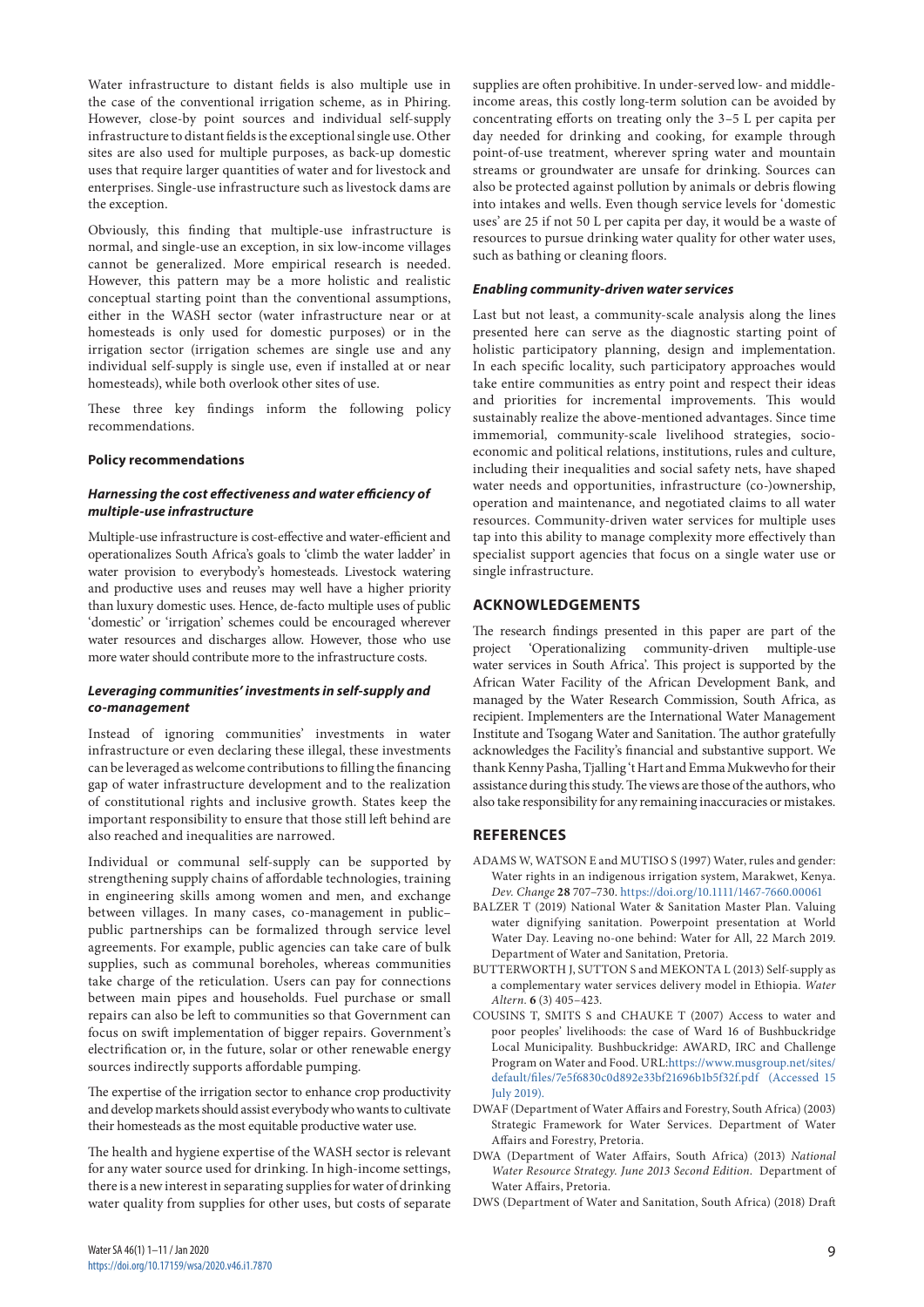Norms and Standards for Domestic Water Supply and Sanitation. Department of Water and Sanitation, Pretoria.

- GIORDANO M, DE FRAITURE C, WEIGHT E and VAN DER BLIEK J (eds) (2012) Water for wealth and food security: supporting farmer-driven investments in agricultural water management. Synthesis report of the AgWater Solutions Project. International Water Management Institute (IWMI), Colombo. 48 pp. [https://doi.](https://doi.org/10.5337/2012.207) [org/10.5337/2012.207](https://doi.org/10.5337/2012.207)
- MORIARTY P, BUTTERWORTH J and VAN KOPPEN B (eds) (2004) *Beyond Domestic. Case Studies on Poverty and Productive Uses of Water at the Household Level*. IRC Technical Papers Series 41. IRC Water and Sanitation, Delft.
- NAIDOO N, CHIDLEY C, MAIN G and VRDOLJAK M (2009) Productive use of domestic piped water for sustaining livelihoods in poor households. WRC Report No. TT 412/09. Water Research Commission, Pretoria. OSTROM E (1992) *Crafting Institutions for Self-Governing Irrigation Systems*. ICS Press, Institute for Contemporary Studies, San Francisco.
- RAMUGONDO RR, DIKGWAHTLHE SB, LEKALAKALA RG and SAMBO DC (2013) Identification of small-scale water infrastructure in Nebo Plateau, South Africa. Output 5.3. Internal draft. Challenge Program Water and Food and Agricultural Research Council, Pretoria.
- PEREZ DE MENDIGUREN CASTRESANA JC (2004) Productive uses of water at the household level: evidence from Bushbuckridge, South Africa. In: Moriarty P, Butterworth J and Van Koppen B (eds). 2004. *Beyond Domestic. Case Studies on Poverty and Productive Uses of Water at the Household Level*. IRC Technical Papers Series 41. IRC Water and Sanitation, Delft.
- RENWICK M, JOSHI D, HUANG M, KONG S, PETROVA S, BENNETT G, BINGHAM R, FONSECA C, MORIARTY P, SMITS S, BUTTERWORTH J, BOELEE E and JAYASINGHE G (2007) *Multiple Use Water Services for the Poor: Assessing the State of Knowledge*. Winrock International, Arlington, VA.
- SADC/DANIDA REGIONAL WATER SECTOR PROGRAMME (2009) Guidelines for local-level integrated water resource management.

Based on experiences from integrated water resource management demonstration projects in Malawi, Mozambique, Namibia, Swaziland, and Zambia. Synthesized by Barbara van Koppen, Ole Houmoller and Tanja Kruger. Southern African Development Community/Danish International Development Agency and the International Water Management Institute, Pretoria.

- SHAH T (2009) *Taming the Anarchy: Groundwater Governance in South Asia*. RFF Press, Washington DC. [https://doi.](https://doi.org/10.4324/9781936331598) [org/10.4324/9781936331598](https://doi.org/10.4324/9781936331598)
- SUTTON S, BUTTERWORTH J and MEKONTA L (2012) A hidden resource: Household-led rural water supply in Ethiopia. IRC International Water and Sanitation Centre, The Hague. URL: [https://](https://www.ircwash.org/sites/default/files/a_hidden_resource_web_version_aug_2013.pdf) [www.ircwash.org/sites/default/files/a\\_hidden\\_resource\\_web\\_](https://www.ircwash.org/sites/default/files/a_hidden_resource_web_version_aug_2013.pdf) [version\\_aug\\_2013.pdf](https://www.ircwash.org/sites/default/files/a_hidden_resource_web_version_aug_2013.pdf) (Accessed 15 July 2019).
- VAN KOPPEN B, SMITS S, RUMBAITIS DEL RÍO C and THOMAS J (2014). *Scaling Multiple Use Water Services: Accountability in Public Water Sector Performance for Health and Wealth*. Practical Action Publishing UK, Rugby, Warwickshire. [https://doi.](https://doi.org/10.3362/9781780448299) [org/10.3362/9781780448299](https://doi.org/10.3362/9781780448299)
- VAN KOPPEN B, NHAMO L, CAI X, GABRIEL MJ, SEKGALA M, SHIKWAMBANA S, TSHIKOLOMO K, NEVHUTANDA S, MATLALA B, and MANYAMA D (2017) Smallholder irrigation schemes in the Limpopo Province, South Africa. IWMI Working Paper 174. International Water Management Institute (IWMI), Colombo. <https://doi.org/10.5337/2017.206>
- WORLD BANK (2018) Innovation, entrepreneurship, positive change. Join the farmer-led irrigation revolution. Feature story 5 September 2018. URL: [https://www.worldbank.org/en/news/](https://www.worldbank.org/en/news/feature/2018/09/05/innovation-entrepreneurship-positive-change-join-the-farmer-led-irrigation-revolution) [feature/2018/09/05/innovation-entrepreneurship-positive-change](https://www.worldbank.org/en/news/feature/2018/09/05/innovation-entrepreneurship-positive-change-join-the-farmer-led-irrigation-revolution)[join-the-farmer-led-irrigation-revolution](https://www.worldbank.org/en/news/feature/2018/09/05/innovation-entrepreneurship-positive-change-join-the-farmer-led-irrigation-revolution) (Accessed 15 July 2019).
- WOODHOUSE P, VELDWISCH GJ, VENOT JP, BROCKINGTON D, KOMAKECH H and MANJICHI Â (2016) African farmerled irrigation development: re-framing agricultural policy and investment? *J. Peasant Stud.* **44** (1) 213–233. [https://doi.org/10.1080/](https://doi.org/10.1080/03066150.2016.1219719) [03066150.2016.1219719](https://doi.org/10.1080/03066150.2016.1219719)